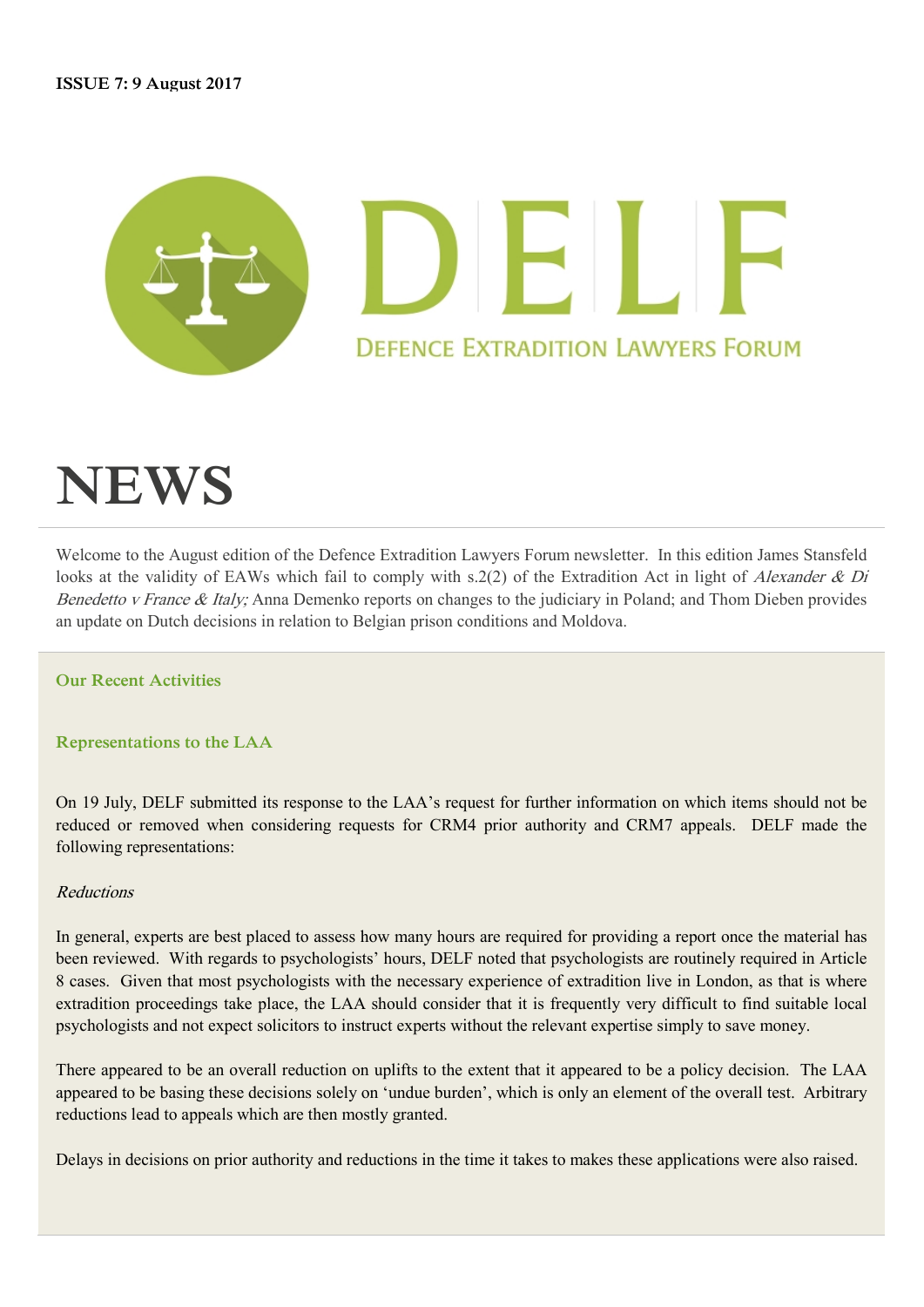# Removed items

Travel costs, particularly in relation to travel times for interpreters and costs for experts in visiting Requested Persons, were raised.

The issues surrounding interim payments are causing difficulties for practitioners when instructing experts. Cases frequently continue for over a year and experts have no certainty over when they are going to be paid. Coupled with low remuneration rates, it is increasingly difficult to find experts who will accept instructions in extradition cases.

# CRM4/7/CRM7 appeal

The LAA should take into account the amount of time it takes for practitioners to prepare bills and/or appeals, as the amount of detail required to argue for uplift is becoming increasingly unreasonable. It is often noted that certificate for counsel means that work done by the solicitor is eligible for uplift. The work done by each is very different and does not mean the case is any less complex.

There is general frustration with the CRM4 application system. Frequently, these applications are front-loaded with the necessary attachments and documentation, only to find that the application is returned with those same documents being requested. The granting of CRM4 applications with the LAA cutting down the hours requested is futile, as it closes the application, which then has to be re-started or appealed. Often, these decisions appear arbitrary, which makes appealing them difficult, as we do not understand the basis for refusal.

We continue to engage with LAA over various issues. If anyone has anything specific they would like us to raise, please do get in touch with us at enquiries $@delf.org.uk$ 

## **Administrative Court meeting**

DELF met with the Administrative Court on 1 August at which the following was raised/discussed:

- Court wi-fi is currently being upgraded and is due to be up and running in 2019;
- There are approximately 20 Romanian cases awaiting final determination. Where there is an application to re-open an appeal, practitioners should ensure that s.36 applications to extend time for removal are made by the CPS notwithstanding informal agreements not to remove until after determination of appeals;
- A few Romanian cases appear to have been listed for hearing; however, no more will be listed until a decision in Grecu has been made;
- There is an Admin Court Users Group which meets three times a year. This is mainly focussed on immigration and judicial review issues, however DELF has been invited to the next meeting which is scheduled for 20 November 2017 at 5pm;
- If a client wishes to change solicitors, then an application should be made to transfer legal aid, rather than applying to come off record. Applications to transfer legal aid cannot be dealt with by the court lawyers; they have to be dealt with by the Master; and
- There is currently a notice being sent to Requested Persons informing them that they must surrender to the Royal Courts of Justice. A guide on the correct forum for bail related applications is being drafted and will be circulated.

The next meeting with the Administrative Court will take place on 16 November 2017 at 12pm.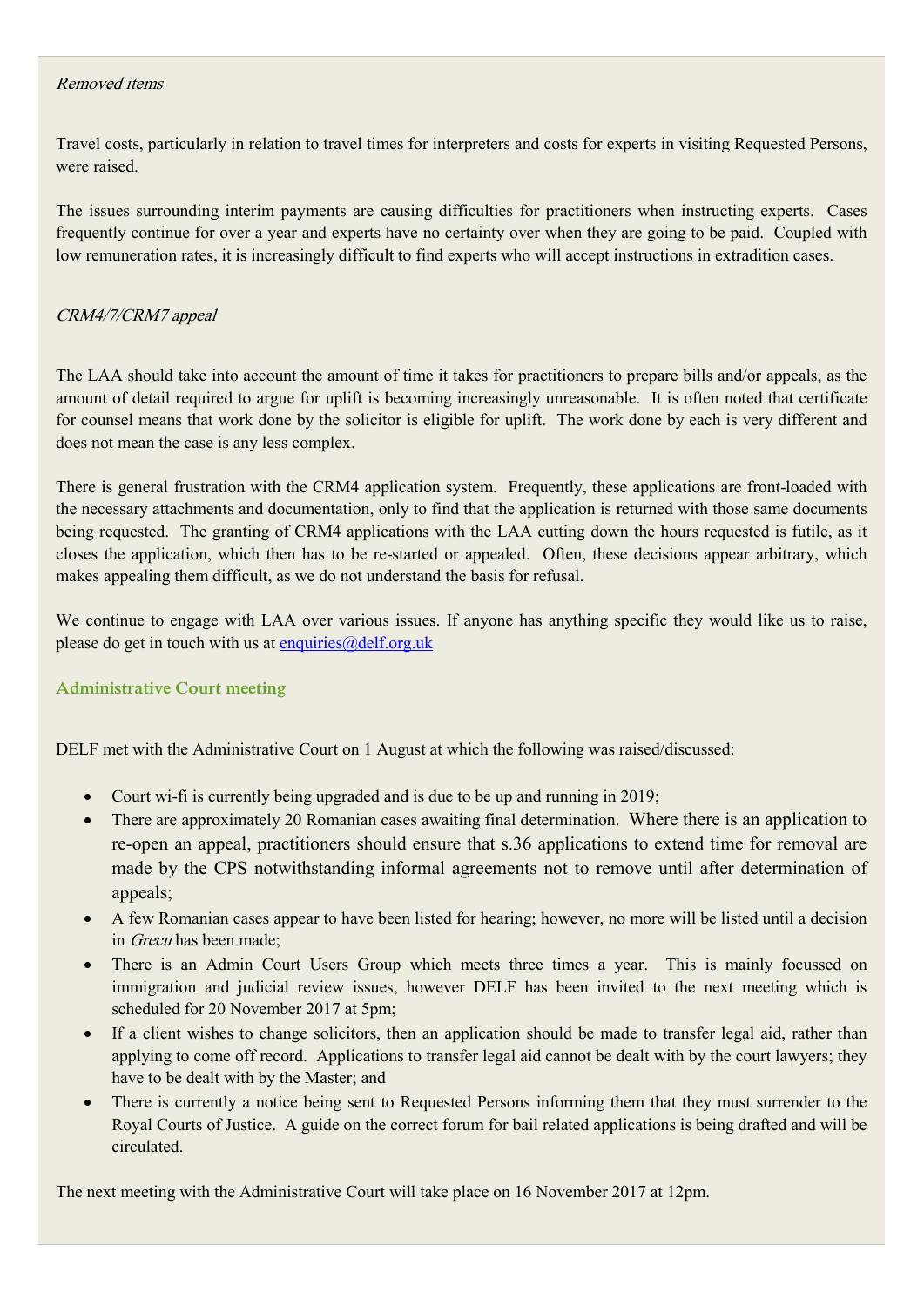DELF also continues to make representations on behalf of its members to the Criminal Procedure Rules Committee. If members have any issues they would like DELF to raise with the Criminal Procedure Rules Committee, then please email Ben Lloyd (ben.lloyd@6kbw.com).

#### **Advocates Room at Westminster Magistrates' Court**

DELF wrote to the court last month opposing the closure of the Advocates Room and did not receive a response. It is a matter we are pursuing and would welcome views of the new facilities.

### **Legal Update**

# The Uncertainty of Validity

The Divisional Court decision in Alexander & Di Benedetto v France & Italy [2017] EWHC 1392 examined the question of whether EAWs that fail to comply with s.2(2) of the Extradition Act 2003 ("the Act") can be supplemented by further information, in light of the Supreme Court decision in *Goluchowski & Sas v Poland* [2016] 1 WLR 2665. The Court reached two important conclusions. Firstly, there has been a 'sea change' and Lord Hope's interpretation of s.2(2), set out in *Brussels v Cando Armas* [2006] 2 AC 1, §28 and *Dabas v Spain* [2007] 2 AC 31, §50, has not survived, §73. Secondly, an EAW can be supplemented by further information unless there is a lacuna or wholesale failure to provide the necessary particulars, §74.

A closer examination of these two conclusions demonstrates that the decision in Alexander could be susceptible to challenge, and, instead of clarifying the decision in Goluchowski, it has provided a third alternative approach to correcting EAWs. This is an area of law that is far from settled.

Prior to considering the decision, it is instructive to recall that s.2(2) of the Act defines a Part 1 warrant as being an arrest warrant which contains the information specified in s.2. Thus, if a warrant does not comply with s.2(2), as a matter of statue, the document is not a Part 1 warrant. The consequence, when the rest of Part 1 of the Act is examined, is that there is no power of arrest and no jurisdiction to commence proceedings under s.8 of the Act. The wording of the Act is predicated upon there being a Part 1 warrant. That was Lord Hope's interpretation of s.2(2) in Cando Armas and Dabas and it is unsurprising that it was consistently affirmed and followed, for it is the natural reading of the Act.

In the unanimous Supreme Court decision in *Zakrzewski v Poland* [2013] 1 WLR 324, the Court affirmed the principle in Dabas and held that errors or changes could be corrected through further information but, importantly, validity is not a transient state, an EAW is either valid ab initio, or it is not.

The issue in *Alexander* was how far had the Supreme Court gone in *Goluchowski*, in applying the approach of the CJEU in Bob-Dogi [2016] 1 WLR 4583 (Case C-241/5), in which the CJEU used further information to determine whether there was a domestic warrant underlying the EAW. Lord Mance in *Goluchowski* 'qualified' Lord Hope's dicta in *Dabas* and arguably permitted the use of further information to correct formal, but not substantive defects. Unfortunately, the judgment contains no definition of 'formal' and 'substantive'. There is also no examination of Lord Hope's dicta and the wording of s.2(2) of the Act. Nor is there any examination of the arguable incompatibility of the decision with the approach in *Zakrzewski*, that validity is not a transient state, despite Lord Neuberger PSC and Lord Wilson JSC presiding in both cases.

The Divisional Court in *Alexander* therefore had a difficult task in interpreting the breadth of the approach in Goluchowski. The Court's conclusion that, as a consequence of the duty of conforming interpretation set out in Criminal Proceedings against Pupino [2006] QB 83 and the decisions in Bob-Dogi and Goluchowski, Lord Hope's interpretation has not survived, is one of the most significant parts of the judgment and, it is suggested, one of the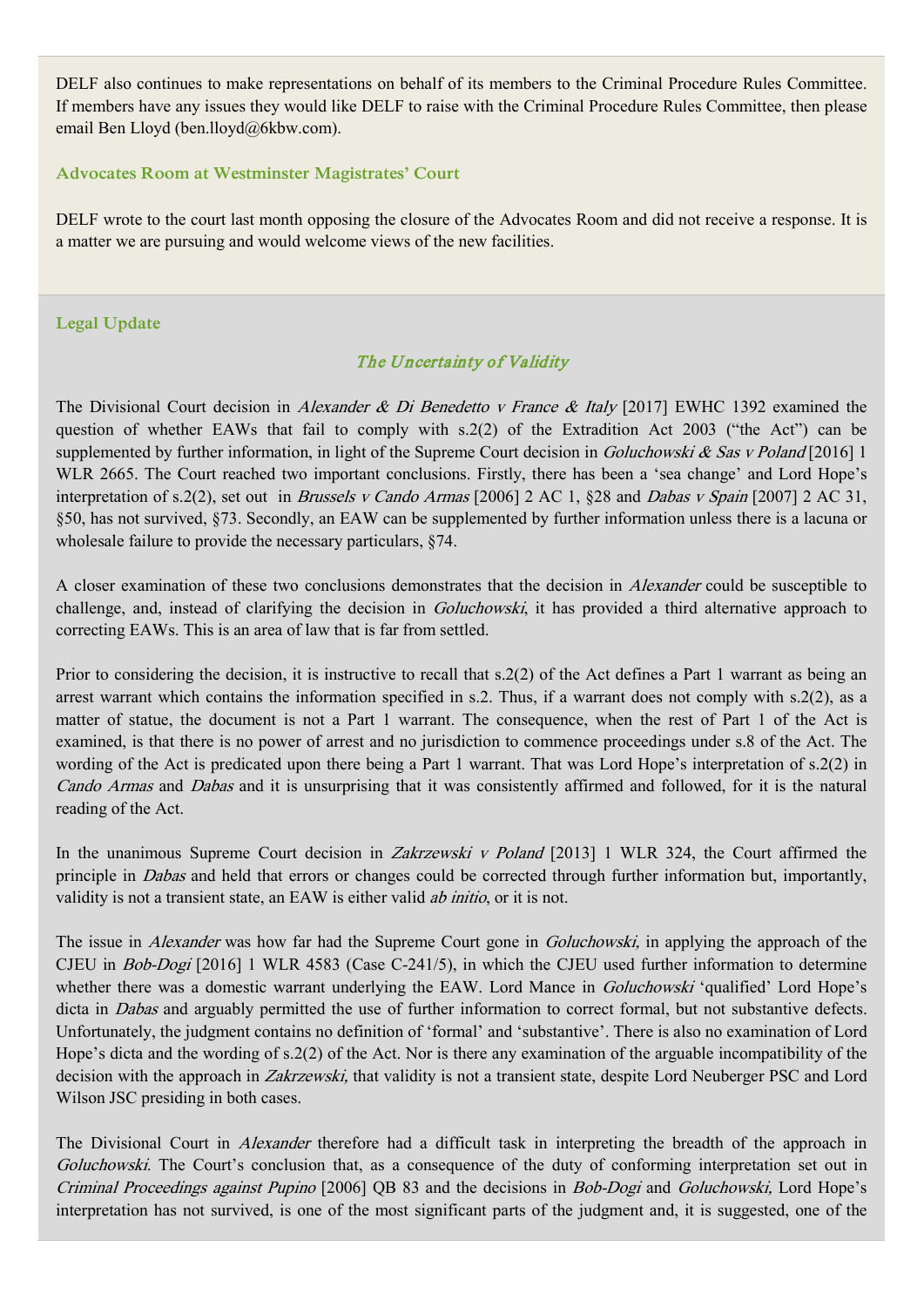elements that is susceptible to challenge.

Lord Hope's dicta was based on the natural reading of s.2(2) and Part 1 of the Act. Thus, if that interpretation is no longer good law, one would expect to see either (a) an examination of the Act to demonstrate that Lord Hope's interpretation of s.2 as a jurisdictional provision was wrong, or, (b) if the duty of conforming interpretation requires a different approach, a detailed analysis of the wording and structure of the Act identifying why Lord Hope's interpretation is not the only possible interpretation and identifying the alternative interpretation that permits s.2 to be complied with at a later stage of proceedings. Any such examination is absent in *Alexander* and thus the Court has overruled an established statutory interpretation without justifying it with reference to the wording of the statute. This could be a means of challenging the decision.

It is clear from the decision in *Alexander* that the Court concluded that Lord Hope's approach no longer applied because of the decision in *Goluchowski*, which followed *Bob-Dogi* and applied the interpretative obligations set out in Pupino. The Pupino principle is, however, limited, in that national law cannot be interpreted *contra legem*. It is arguable that the CJEU's approach, that further information can supplement an otherwise invalid warrant, is in direct contradiction to the wording and structure of Part 1 of the Act and the jurisdictional nature of s.2 of the Act.

It is also arguable that contrary to the view of the Court in Alexander, the Supreme Court in Goluchowski did not go so far as to overrule the approach of Lord Hope. The Court explicitly *qualified* Lord Hope's dicta to the extent that the Court permitted the regularisation of formal but not substantive defects, §§45-47. Perhaps that was as far as the Court felt it could go, before the interpretation was *contra legem*. The fact that it is difficult to draw a distinction between formal and substantive defects does not lead to the conclusion that the Supreme Court overruled Lord Hope, without providing an alternative statutory interpretation.

In Alexander the Divisional Court understandably concluded that they could not see an easy distinction, in practice, between "formal" and "substantive" requirements and thus created a new test and held that an EAW can be supplemented by further information unless there is a lacuna or wholesale failure to provide the necessary particulars. It is clear that in doing so the Court went further than the decision in Goluchowski.

This leads to the second possible ground of challenge, namely that supplementing an EAW so that it complies with s.2(2) of the Act is directly contrary to the Supreme Court's unanimous decision in *Zakrzewski*, that validity is not a transient state. If the decision in Alexander is correct then validity, if indeed that term has survived, is transient. An EAW that is invalid upon arrest can be later made valid by the provision of the relevant information. The decision in Alexander does not address this particular conflict with Supreme Court authority.

As a consequence of these decisions, the law on s.2 is unclear. Supreme Court authority states that validity is not a transient state and validity depends on whether the required particulars are found within the EAW, although formal defects can be regularised by the use of Article 15 of the Framework Decision. Divisional Court authority is that validity is, indeed, transient and that the question is not whether the defect is formal or substantive, but whether there has been a lacuna or a wholesale failure to provide the necessary particulars.

Whilst Mr Alexander did not pursue his appeal further, the Divisional Court has certified a point of law in Mr Di Benedetto's case, namely:

"Is it ever permissible for a Part 1 warrant which fails to comply with the requirements of s.2 of the 2003 Act to be corrected through the provision of information extraneous to the warrant?"

Permission to appeal was refused. With clearly conflicting decisions and approaches and an absence of a full examination of the structure and wording of the Act, it is hoped that the Supreme Court grants permission and resolves the difficult question of whether there is such thing as validity of EAWs and, if there is, whether validity is transient.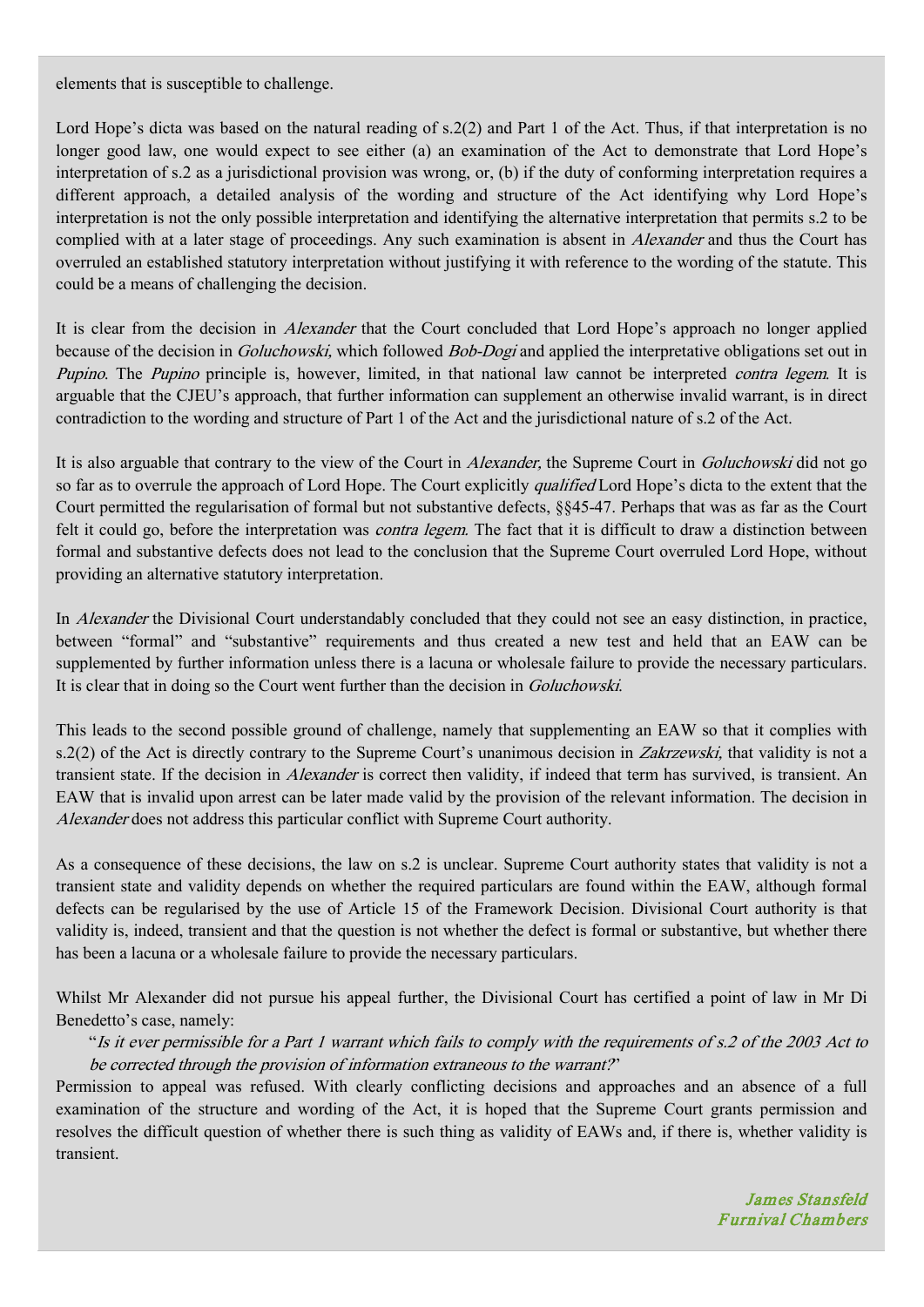## **International Legal Update**

# Anna D emenko, a colleague in Poland, updates us on recent changes to the law in relation to executive powers in Poland; Thom Dieben provides an update on Belgian prison conditions in the Dutch courts.

#### **Polish laws on the judicial system**

In July, the Polish Parliament passed three bills seeking to restructure the judiciary: one in relation to the Supreme Court; one on the National Council of the Judiciary (which is a body responsible for nominating judges and making other personnel decisions); and one on the reform of the structure of common courts. President Andrzej Duda vetoed the two first bills, and these will not be proceeded with (at least for the moment), but signed the third act, making it binding law.

This act introduces measures which subject common courts to the control of the Minister of Justice, among others, giving him the power, at his sole discretion, to appoint the chief justices of common courts and sanction them with salary reduction on the basis of a very subjective set of criteria. As the chief justices perform a crucial role in the administration of their courts (they are responsible for organizing the work and, for example, appointing the department's presidents and special coordinators for transnational cooperation and human rights), their dependency on the executive power is unconstitutional and marks the end of the judiciary's independence.

Considering some of the provisions of these bills, it is also a reasonable belief that the purpose of this "reform" was not to increase the efficiency and transparency of the judicial system, but rather to tackle some personal and purely political issues. This development may also have a direct influence on the effective right of access to a lawyer. In Polish criminal procedure, in principle, it is the chief justice of the court who appoints ex officio defence counsel if needed (e.g. if a suspect is unable to bear the costs of defence). Obviously, in a worst case scenario this can lead to a more or less open political abuse of authority, for example, with lawyers being appointed to deal with (transnational) issues they are not competent to manage. This threat has become a reality, as there have recently been cases of lawyers being actually hindered from helping their clients to apply for refugee status on the Polish-Belarusian border.

### Anna D emenko

#### **Prison conditions in Belgium**

On 20 July 2017, the Amsterdam District Court decided to postpone a surrender to Belgium due to the prison conditions there. The relevant part of the interlocutory decision reads as follows:

#### "7. Prison conditions: reopening of the proceedings

Counsel for the wanted person has expressed his concerns in this case about prison conditions in Belgium by submitting an article o[n Telegraaf.nl](https://protect-eu.mimecast.com/s/WDe9BFeN45pi9) of 5 July 2017 entitled "Belgian prisoners sleep on the ground". In response to the aforementioned article submitted by counsel for the wanted person, the prosecutor submitted that it is based on media publications in relation to the 2016 annual report of the Directorate-General Penitentiary Institutions. This annual report does not contain any relevant information over 2017 and is therefore irrelevant.

The District Court considers as follows.

After the hearing, the District court has taken cognisance of: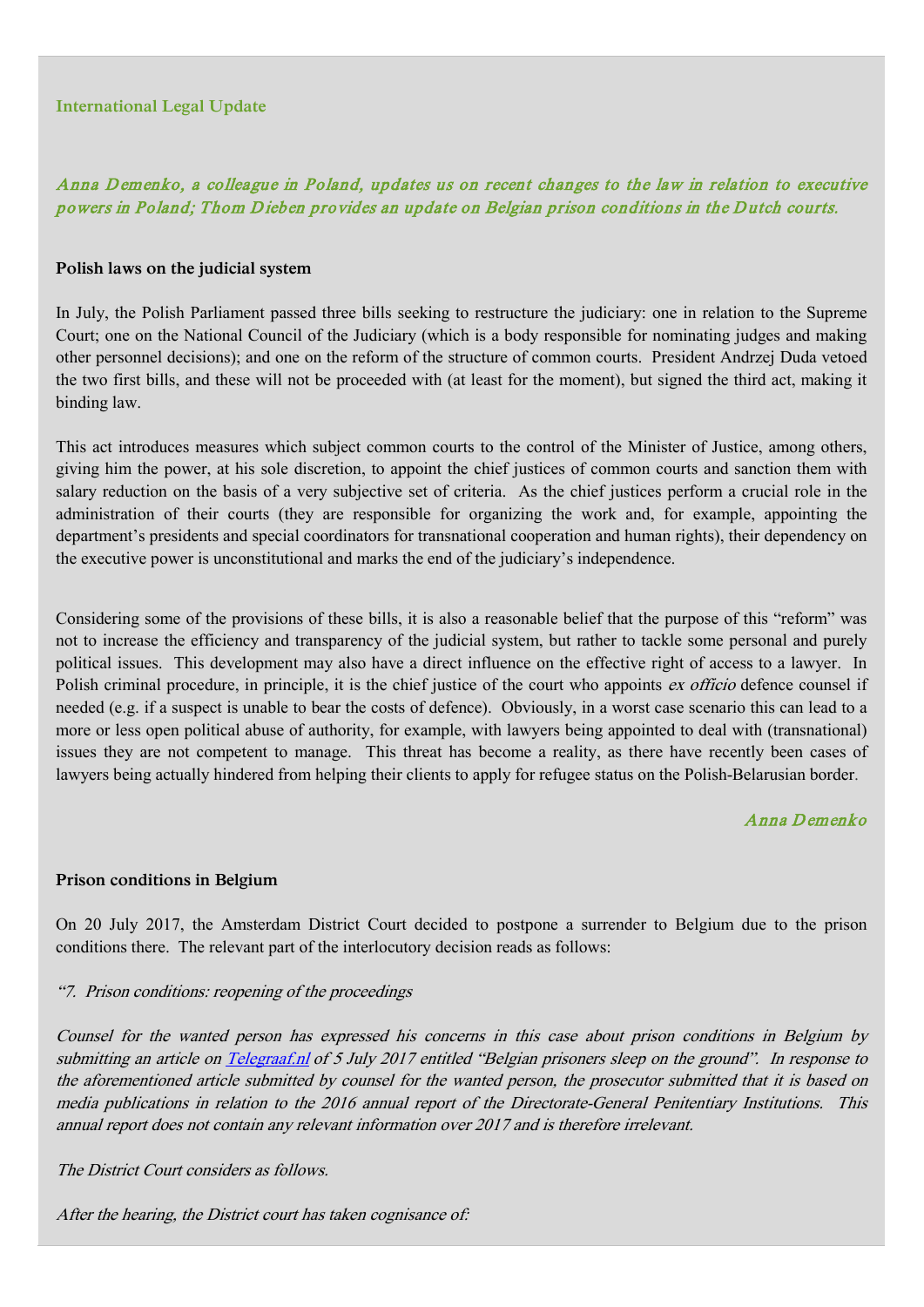-Public statement Belgium of the European Committee for the Prevention of Torture and Inhumane and Degrading Treatment d.d. 13 July 2017

The District Court is of the view that, in light of art.4 of the Charter of Fundamental Rights of the European Union and the Aranyosi and Caldararu judgment of the European Court of Justice of 5 April 2016 (C-404/15 en C-659/15 PPU), this recent information concerning prison conditions in Belgium requires further deliberation. It will be discussed with the parties at an upcoming hearing.

Given the above, the District Court will reopen its examination of the case."

The Dutch Minister of Justice did not appeal the decision of the District Court, which has, therefore, become final.

The full judgment of the District Court can be viewed here: [http://deeplink.rechtspraak.nl/uitspraak?id=ECLI:NL:RBAMS:2017:5143](https://protect-eu.mimecast.com/s/0J3RBHR0gKWCJ)

# **Extradition to Moldova**

On 9 June last the District Court of The Hague refused an extradition to Moldova (decision published on 17 July). The District Court ruled that, in general, prison conditions in Moldova are very bad. It particularly referred in this regard to a 2016 CPT report and 'Country Reports on Human Rights Practices' for 2014 and 2016 by the US Department of State. According to the District Courts, it followed from these reports that the situation is particularly dire in prisons 13 (Chisinau) and 6 (Soroca) as well as at most police stations. Although the Moldovan authorities had provided assurances that the wanted person would not be detained in one of these prisons, the District Court ruled that this did not mean that there was no real risk of ill-treatment. After all, it followed from the reports by the US Department of State that throughout the country prison conditions fell below the minimum standards. According to the District Court this was also confirmed by the *Malai v. Moldova* judgement of the ECtHR (ECLI:CE:ECHR:2008:1113JUD000710106, which case concerned Orhei prison). As to the remainder of the assurances provided by the Moldovan assurances, the District Court held that they were too vague and too general to be considered sufficient. The Dutch Minister of Justice did not appeal the decision of the District Court which has therefore become final.

The full judgment of the District Court can be downloaded via: [https://uitspraken.rechtspraak.nl/inziendocument?id=ECLI:NL:RBDHA:2017:7900](https://protect-eu.mimecast.com/s/wXqxBSK4xNxuw)

# Thom Dieben, RahaeRaymakers

## **Public statement issued by the CPT on Belgium**

The CPT statement is available here: [http://www.coe.int/en/web/cpt/-/council-of-europe-anti-torture-committee-issues-public-statement-on-belgium](https://protect-eu.mimecast.com/s/VAL8BHKYzDLsG)

The issuing of a public statement by the CPT is very rare. There have been only eight public statements made in the history of the CPT [\(http://www.coe.int/en/web/cpt/public-statements\)](https://protect-eu.mimecast.com/s/5J8vBHMeQDGUR).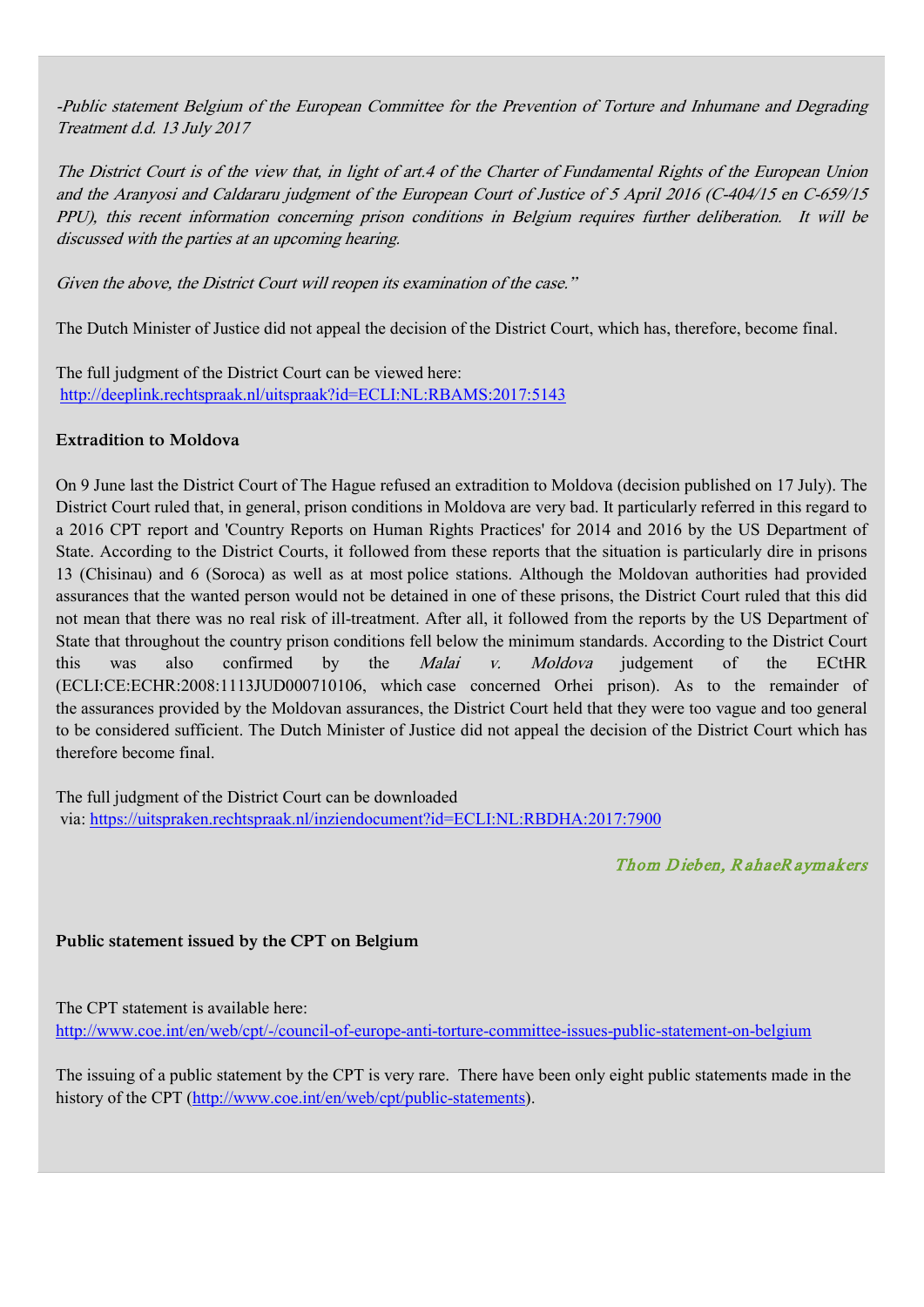#### **England & Wales**

# **Government of Rwanda v Nteziryayo & Ors [2017] EWHC 1912 (Admin)**

Judgment was handed down on 28 July 2017 in the case of the alleged Rwandan genocidaires whose extradition was refused in 2009 on Article 6 grounds.

The Rwandans renewed their request for extradition on the grounds that there had been an improvement in the criminal justice system in Rwanda and, as such, they could now receive a fair trial. SDJ Arbuthnot, and then the High Court, disagreed. Extradition was rejected outright for two of the Requested Persons, with a final opportunity given to Rwanda to provide fair trial assurances in respect of the other three.

Please see the judgment here: [https://www.judiciary.gov.uk/wp-content/uploads/2017/07/rwanda-v-nteziryayo-and](https://www.judiciary.gov.uk/wp-content/uploads/2017/07/rwanda-v-nteziryayo-and-others-judgment-20170728.pdf)[others-judgment-20170728.pdf](https://www.judiciary.gov.uk/wp-content/uploads/2017/07/rwanda-v-nteziryayo-and-others-judgment-20170728.pdf) and a summary of the judgment here: [https://www.judiciary.gov.uk/wp](https://www.judiciary.gov.uk/wp-content/uploads/2017/07/rwanda-v-nteziryayo-and-others-press-summary.pdf)[content/uploads/2017/07/rwanda-v-nteziryayo-and-others-press-summary.pdf](https://www.judiciary.gov.uk/wp-content/uploads/2017/07/rwanda-v-nteziryayo-and-others-press-summary.pdf)

#### **RT v Poland [2017] EWHC 1978 (Admin)**

Practitioners should be aware of this decision on Article 8 handed down on 1 August 2017. A digest can be found here[: http://cases.iclr.co.uk/Subscr/search.aspx?docID=WLRD2017-539"](https://protect-eu.mimecast.com/s/ANVGBHMqLlNhQ)

#### **Forthcoming events**

Please save the date for our next educational event on **26 October 2017**, when we will hear from ECJ Judge Lars Bay Larsen and others.

#### **Announcements**

Congratulations to Katherine Tyler, whose idea the DELF newsletter was (and who edited the first six issues), and Stuart Biggs on the birth of their daughter Åsa.

Congratulations also to DELF members Saoirse Townshend and Adam Payter on their recent engagement.

#### **Membership**

Membership runs from January to December annually. If you wish to join DELF for the first time from 01 January 2017, please e-mail your name, professional title, firm / chambers / employer, e-mail address and the category of membership that you wish to join DELF under, with "DELF Membership" in the subject heading to the e-mail addres[s membership@delf.org.uk](mailto:membership@delf.org.uk) and follow the payment instructions set out below.

If you are simply renewing your existing 2016 membership from 01 January 2017, please follow the payment instructions set out below.

Fees for 2017 will be as follows: